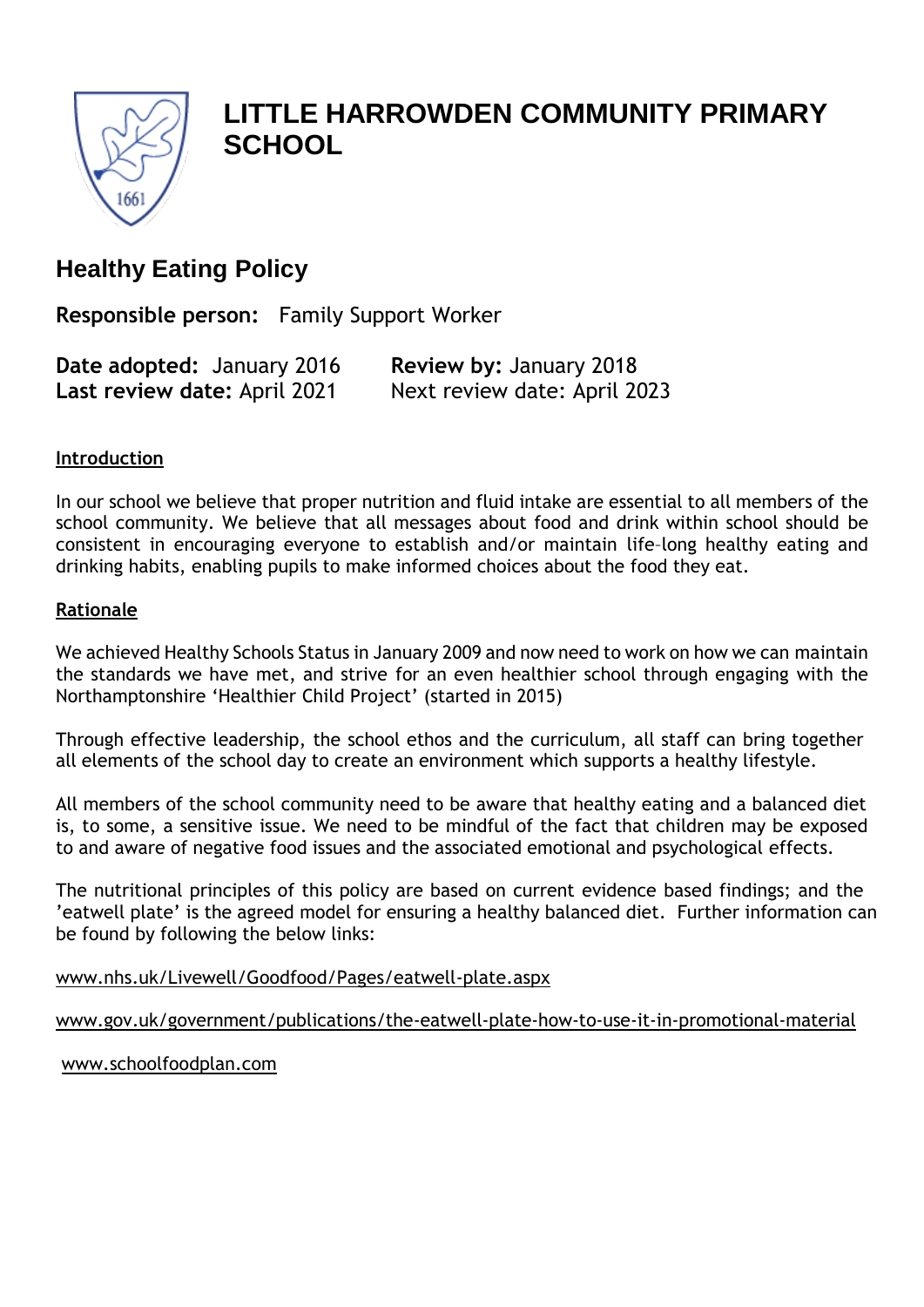#### **Our Aims**

- To ensure we are giving consistent messages about food, health and wellbeing for a healthier child
- To provide cross- curricular education which enables all pupils to make informed choices
- To involve the whole community in developing and maintaining healthy eating and drinking habits
- To encourage a balanced and nutritious diet
- To offer milk & water to all children every day
- To offer a selection of fruit to all children every day
- To encourage fluid intake with an easily accessible water supply throughout the day
- To integrate healthy eating and drinking habits in all aspects of school life
- To take into account and accommodate dietary requirements
- To ensure high standards of hygiene amongst the children
- To develop healthy eating habits that will last a lifetime

## **Catering**

Meals are provided by Kingswood Catering. Individual dietary needs are catered for within the framework of nutritional standards. All meals are cooked on site, with portion sizes being in accordance with guidelines laid down by the caterers. Children are encouraged to drink water or water based drinks with their lunch.

## **Breakfast**

Recognising parental responsibility and school/parent partnership, children are encouraged to have breakfast before leaving home. This will be done through discussion in PSHE. The school also offers a breakfast club as part of the wrap around care and provides a choice of hot or cold food.

#### **Morning break**

We aim to foster a positive approach to the children's health by asking that the children bring a healthy snack of fresh fruit and/or fresh vegetables for break time.

All snacks should be brought to school in a re-usable container to avoid the need for disposing of any waste packaging.

All children in Foundation Stage and Key stage 1 are provided with a piece of fruit or a portion of vegetable from the free fruit and vegetable scheme which is Government funded. Therefore, the need for children in this phase to bring a snack in minimal.

All children within KS2 have access to fruit or vegetables on a daily basis. This is currently funded through school, using our Sports Premium funding. We encourage children in KS2 to help themselves to the fruit or vegetables if or when they are hungry throughout the school day.

Milk is offered to foundation stage children under 5 throughout the day, with children aged 5 plus having the option of paying for milk through the Cool Milk scheme.

You can order milk for your child at [www.coolmilk.com.](http://www.coolmilk.com/)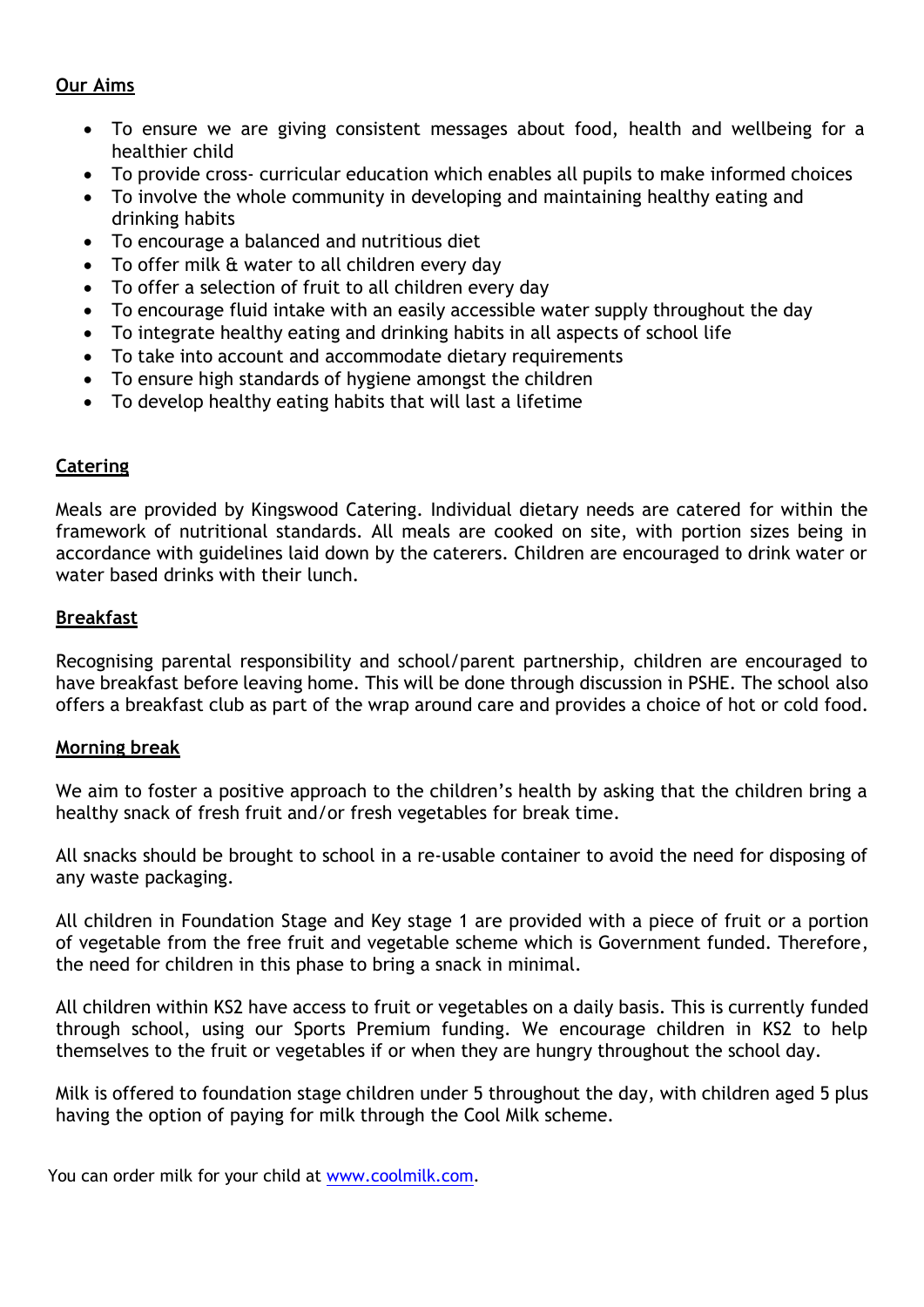## **School lunches and packed lunches**

Children can bring their own packed lunch to school. We ask parents to support us in providing clear messages to the children about a balanced and nutritious diet. Items such as fizzy drinks and sweets are not permitted. We issue guidance in newsletters and on the website regarding what constitutes a balanced packed lunch and we also offer advice on portion sizes.

We now recommend the following:

- Children have a minimum of 2 portions of fruit / vegetables in their lunchbox.
- Children eat a sandwich/ wrap/ crackers/pasta/roll before eating other items in their lunch box.
- Children have a balanced lunchbox with at least 1 drink. We recommend water or a low sugar alternative drink.
- If provided, Children have a small (fun size) chocolate treat *or* crisps rather than both in one sitting. We suggest that if a child has two portions of fruit or vegetables then it is unlikely they will also need chocolate or crisps.

Children also have the option of hot dinners provided by Kingswood Catering.

There is no divide between the seating of hot meals and packed lunches. Children are encouraged to sit with their friends. All children are asked to remain seated for around 20 minutes from when they start eating their lunch. This is to encourage children to take their timewhen eating and to also promote high standards in regards to table manners. All children will have water available on their lunch table for easy access over the course of the lunch hour.

## **Special dietary requirements/ Vegetarian**

We recognise that some pupils may require special diets that do not allow for our food policy to be exactly met. In this case parents are asked to make us fully aware of this. Individual care plans need to be created for pupils with special dietary needs/requirements. These should document symptoms and adverse reactions, actions to be taken in an emergency, and emergency contact details, along with any particular food requirements e.g. for high-energy diets. The school and school caterers (if appropriate) are made aware of any food allergies/food intolerance/medical diets and requests for these diets are submitted according toan agreed process.

#### **Snack time**

Foundation Stage children have the option to pay for snack in class. Children are encouraged to access this independently and try new foods and drinks.

## **Water for all**

The National Nutritional Standards for Healthy School Lunches recommend that drinking water should be available to all pupils, every day, and free of charge.

The children are able to bring in their own water bottles. These are to be kept in classrooms and consumed during lessons throughout the day. Children are able to refill their water bottle during break time or at lunch time using the cool water dispenser located in the office area.

Low sugar juice is only permitted as part of a packed lunch.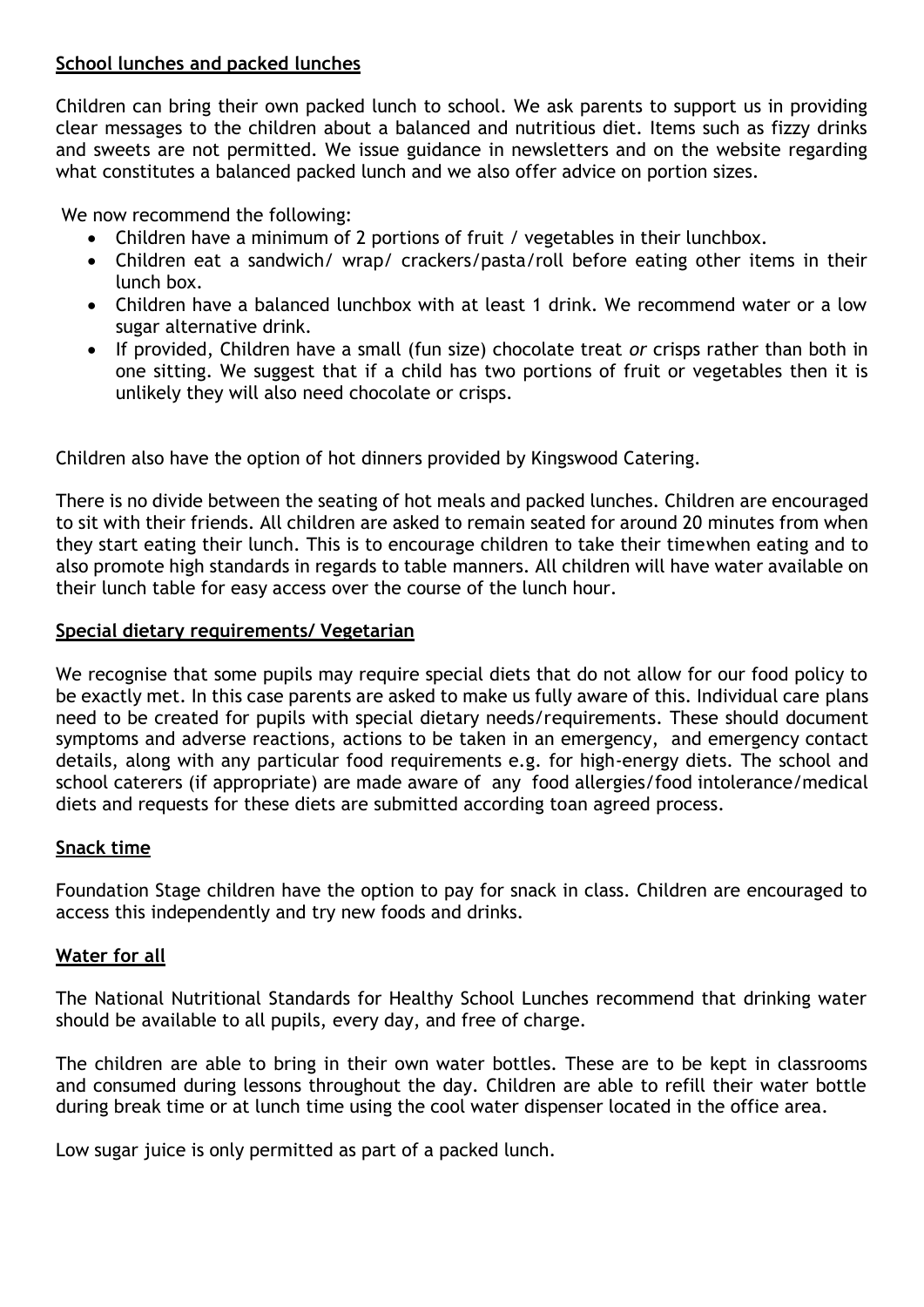## **Birthday Treats**

Children may bring in **small** birthday treats for their class on their birthday. These treats will be handed out by the child at the end of the school day and children are encouraged to seek the permission of their parent before eating the treat.

#### **Wrap Around Care Provision**

The food and drink provision at our breakfast club is in line with the overall whole school food policy and comply with standards for all school food other than lunches. Displays also reflect healthy and nutritious food choices for breakfast.

## **The Food and Eating Environment**

A kitchen and cooking classroom is available for all classes to use.

The school will provide a clean, sociable environment for pupils to eat their Lunch. Lunch time supervisors will help to ensure a safe, enjoyable experience and will encourage healthy eating. Reward systems of smileys and stickers will be used to praise children forhealthy food choices, good manners and excellent social behaviour during lunchtimes. The seating and table arrangements all support a 'happy and pleasurable' dining experience.

#### **Food Safety**

Appropriate food safety precautions are taken when food is prepared or stored. These vary depending on the food on offer and include: ensuring that adequate storage and washing facilities are available; that food handlers undergo appropriate food safety and hygiene training;and that suitable equipment and protective clothing are available. Any food safety hazards are identified and controlled. Information is cascaded to everyone who is involved with food related activities in school. We have food safety information displayed in the appropriate areas.

#### **Teaching and Learning**

Through cross-curricular learning, food and cooking activities are used in a variety of ways to teach children and widen their experience of food. They are given opportunity to touch, taste, smell and see a variety of foods. The Healthier Child Project emphasises the link and balance between physical exercise, healthy eating and healthy mental wellbeing, therefore we teach children these facts through our themes, class 'Wows' and celebration events such as Harvest Festival celebration and our 'Farm to Fork' Theme.

#### **Parental involvement**

We value the support of our parents and recognise the partnership of home and school is crucial in order to wholly support our children in being healthy citizens of the world. Parents are regularly reminded and/or updated of our policies via the school website and new parents are informed via the school prospectus.